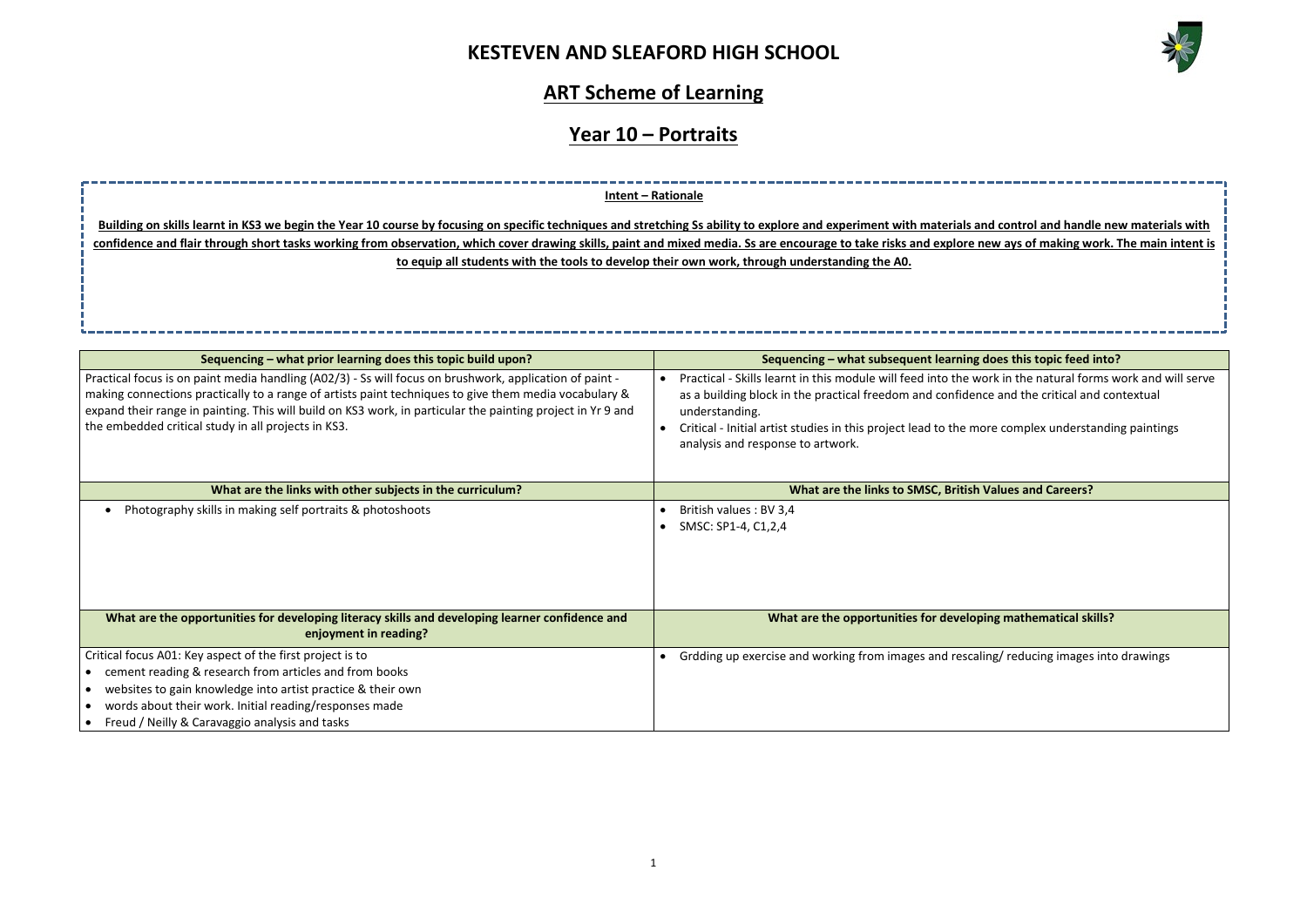# **KESTEVEN AND SLEAFORD HIGH SCHOOL**



### **g** the progress of students?

 $\alpha$  work will be presented onto A1 card at the end of the processes assessment, but interim continual assessment ssessment policy.

**Intent – Concepts**

| What knowledge will students gain and what skills will they develop as a consequence of this topic?                                                                                                                                           |                                                                                                                                                                                                                                                                                                                                                                                                                                                                                                                                                                                                                                                                                                   |  |  |
|-----------------------------------------------------------------------------------------------------------------------------------------------------------------------------------------------------------------------------------------------|---------------------------------------------------------------------------------------------------------------------------------------------------------------------------------------------------------------------------------------------------------------------------------------------------------------------------------------------------------------------------------------------------------------------------------------------------------------------------------------------------------------------------------------------------------------------------------------------------------------------------------------------------------------------------------------------------|--|--|
|                                                                                                                                                                                                                                               | <b>Know</b><br>Learn Media skills/confidence in painting, Explore different approaches<br>by different artists to Portraits. Learning to make strong connections with artists and their work<br>Respond critically to artists work.<br>Begin to confront self-belief & resilience in making Art<br>Apply<br>Practical skills - Create their own work from the figure & portrait subject, using<br>acrylic techniques & drawing skills learnt. Create comparison<br>work using annotation techniques alongside practical studies.<br>Extend<br>Larger scale paintings and mixed media works is encouraged. Painting experience<br>in this module will be drawn upon in their Component 1 projects. |  |  |
| What subject specific language will be used and developed in this topic?                                                                                                                                                                      | What opportunities are available for assessing                                                                                                                                                                                                                                                                                                                                                                                                                                                                                                                                                                                                                                                    |  |  |
| https://www.aqa.org.uk/resources/art-and-design/gcse/art-and-design/teach/subject-specific-<br>vocabulary<br>Chiaroscuro / Drawing media exploration /<br>Paint application – Pallette knife / Layering/impasto/ wash/ expressive/abstraction | The portfolio of work that is produced during the Portrait<br>the end of the project - this will form the main assessmen<br>points are made through the project in line with school as                                                                                                                                                                                                                                                                                                                                                                                                                                                                                                            |  |  |